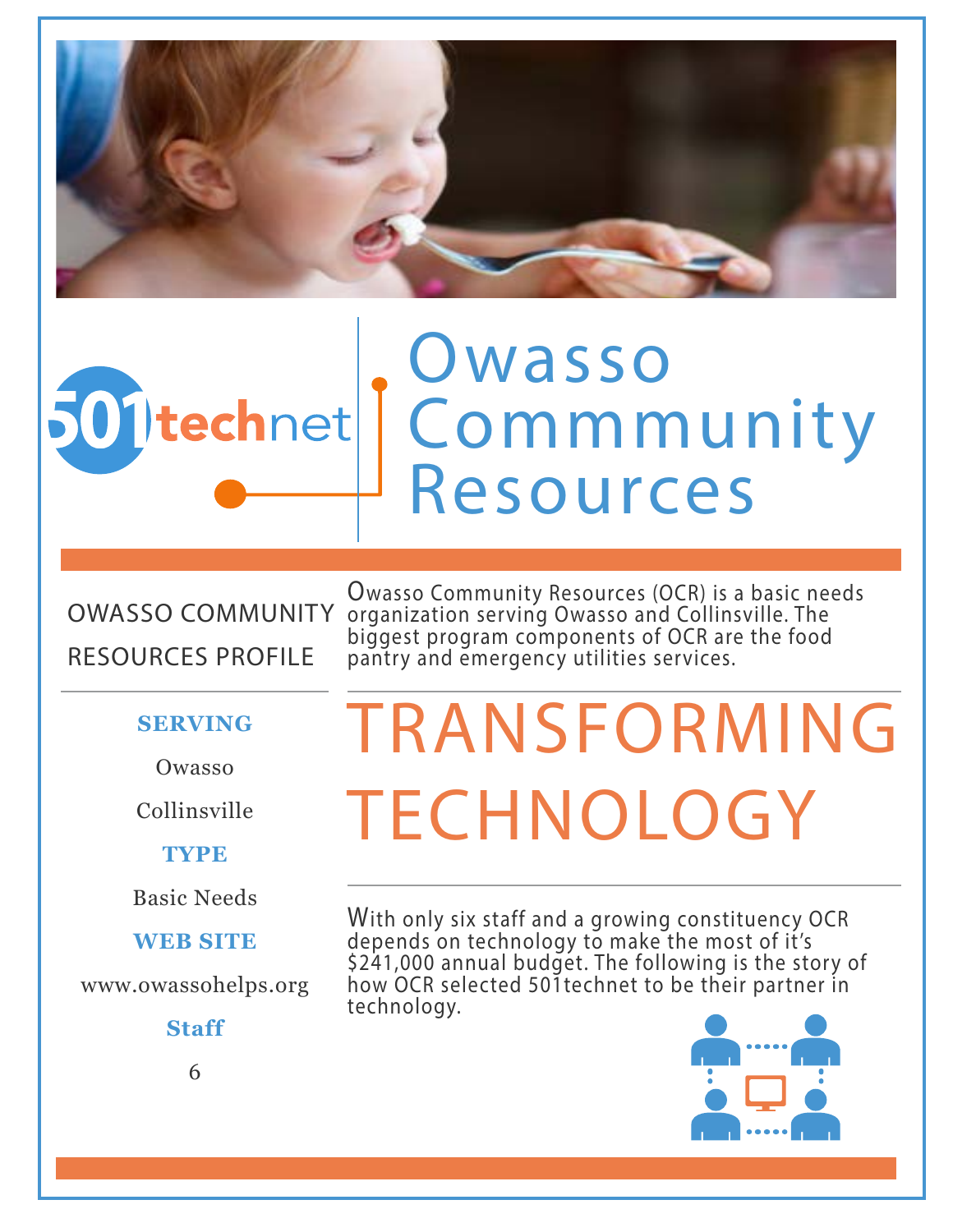

## **Services Implemented**

Web Site

Cloud Services

Computer Replacement

Phone System

HelpDesk

# *"Really it all comes back to*  technology.

**- Executive Director Owasso Community Resources**

### THE TECHNOLOGY CHALL ENGE

To support the growth of basic needs services in the Owasso and Collinsville area OCR needed to rethink their technology strategy. OCR had an ailing phone system with no voicemail, an outdated dysfunctional website, and worn out computer systems.

*"We have to be able to track who we are serving, how many times we are serving them, and at what level we are serving them." - Executive Director, OCR*

When a leadership change within the program created the opportunity for new perspective, OCR realized that it was time to pay attention to their technology needs. The board and executive director made it a priority together to look at a better way of managing OCR's technology and making sure that the right dollar was being spent in the right place.

#### THE PATH TO IT TRANSFORMATION

As OCR began to evaluate it's technology environment it realized the steep cost of *not* having a technology plan. Their mishmashed technology environment was frustrating because the smallest problem became a whole day you couldn't use your computer.

Another point that stood out in OCR's financial evaluation was the high cost of supporting even a small technology environment. OCR quickly realized how nonprofits can spend a disproportionate amount of their budget on technology by paying a high hourly rate for even small problems:

*"To give you an example, my email wasn't setup correctly before I started so I was trying to get it fixed by our technology provider. It cost us almost \$300 for just that email address and I could have done it myself. I hadn't done it yet because I was just starting. When I got the invoice two weeks later I was appalled." - Executive Director, OCR*